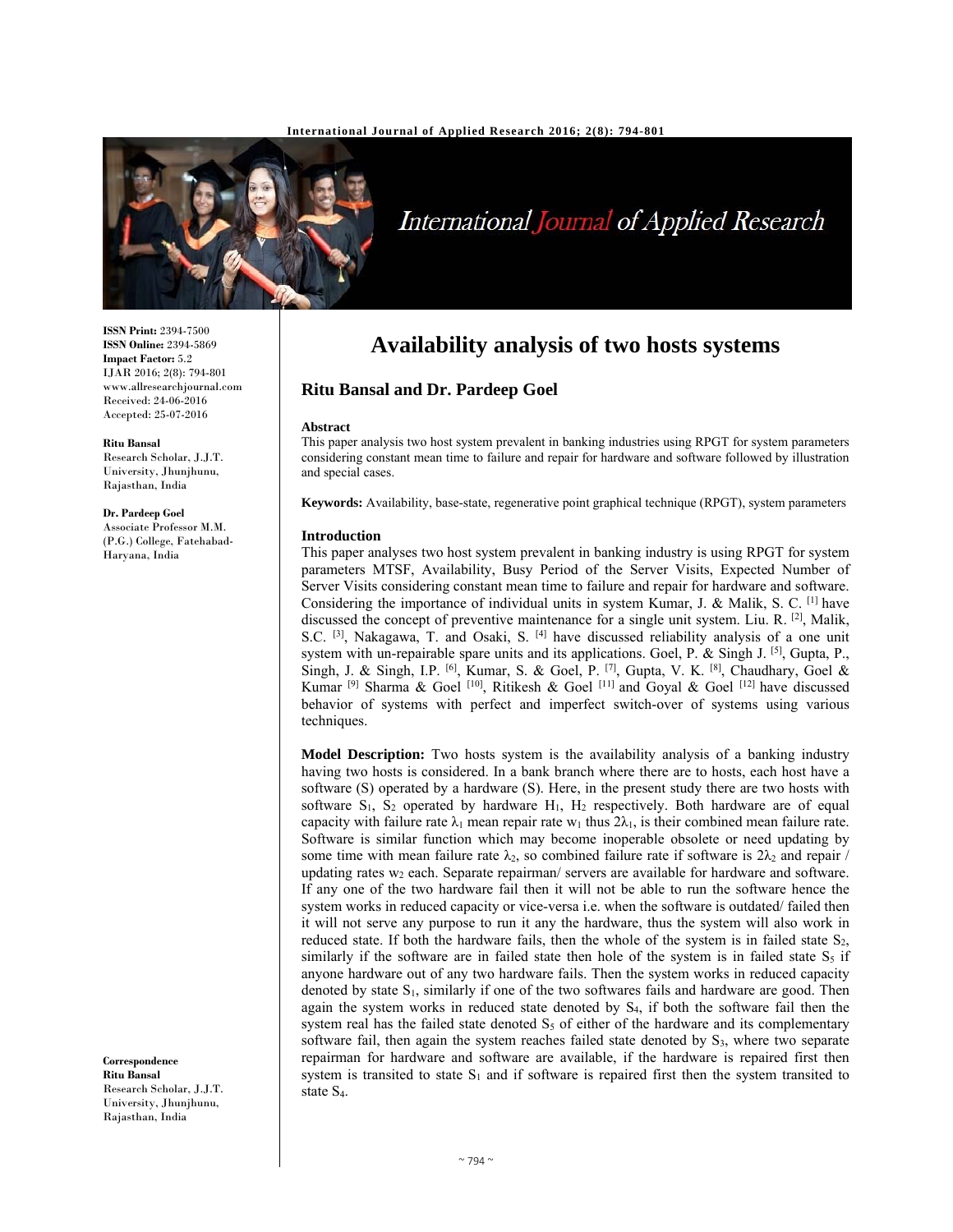**Assumptions and Notations**: The following assumptions and notations are taken: -

- 1. Separate repair facilities are available for hardware and software.
- 2. The distributions of failure times and repair times are exponential and general respectively and also different.
- 3. Failures and repairs are statistically independent.
- 4. Repair is perfect and repaired system is as good as new one.
- 5. Nothing can fail when the system is in failed state.
- 6. The system is discussed for steady-state conditions.
- 7. Repair facility is immediate.

 $\overline{cycle}$  : A circuit formed through un-failed states. m-cycle: A circuit (may be formed through regenerative or nonregenerative / failed state) whose terminals are at the regenerative state m.

 $m - \overline{cycle}$ : A circuit (may be formed through un-failed regenerative or non-regenerative state) whose terminals are at the regenerative m state.

 $(i \overset{sr}{\rightarrow} j)$ : *r*-th directed simple path from *i*-state to j-state; r takes positive integral values for different paths from *i*-state to j-state.

 $\int \xi^{\frac{sf}{}}$ : A directed simple failure free path from  $\overline{\xi}$  -state to i-state.

 $V_{m,m}$  : Probability factor of the state m reachable from the terminal state m of the m-cycle.

 $V_{\overline{m},\overline{m}}$ : Probability factor of the state m reachable from the terminal state m of the  $m - \overline{cycle}$ .

 $R_i(t)$ : Reliability of the system at time t, given that the system entered the un-failed regenerative state 'i' at  $t = 0$ .

 $A_i(t)$ : Probability of the system in up time at time 't', given that the system entered regenerative state 'i' at t = 0.

 $B_i(t)$ : Reliability that the server is busy for doing a particulars job at time 't'; given that the system entered regenerative state 'i' at  $t = 0$ .

 $V_i(t)$ : The expected no. of server visits for doing a job in (o,t) given that the system entered regenerative state 'i' at  $t = 0$ . ',' : denote derivative

 $W_i(t)$ : Probability that the server is busy doing a particular job at time t without transiting to any other regenerative state 'i' through one or more non-regenerative states, given that the system entered the regenerative state 'i' at  $t = 0$ .

 $\mu_i$ : Mean sojourn time spent in state i, before visiting any other states;

$$
\mu_i = \int_0^\infty R_i(t) dt
$$

 $\mu_i$ : The total un-conditional time spent before transiting to any other regenerative states, given that the system entered regenerative state 'i' at t=0.

 $n_i$ : Expected waiting time spent while doing a given job, given that the system entered regenerative state 'i' at t=0;  $\eta_i = W_i^*(0)$ .

ξ : Base state of the system.

 $f_i$ : Fuzziness measure of the j-state.

 $\lambda_1, \lambda_2$  : Constant failure rate of hosts etc.

 $H_i/h_i$ : Unit in full capacity working / failed state of hosts, similarly for servers  $S_1 \& S_2$ .

 $w_i$ : are constant repair rates of units.

 $\bigcirc$  Regenerative State,  $\bigcirc$  Reduced State,  $\bigcup$  Failed State.

## **Following the above assumptions and notations the Transition Diagram of the system is given in Figure 1.**





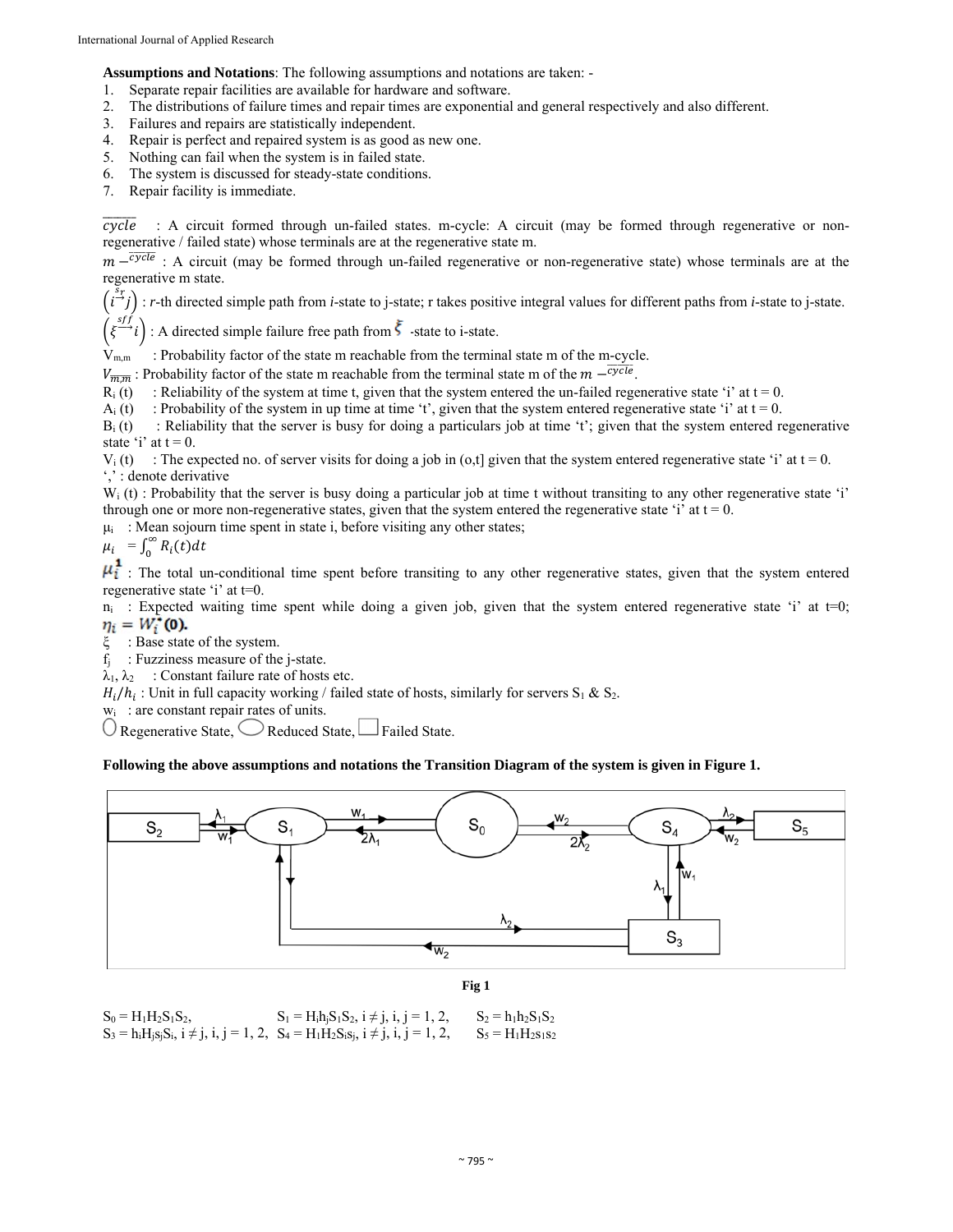| Vertex i       | 0                                 | 1                                            | $\mathbf{2}$               | 3                                 | $\overline{\mathbf{4}}$                      | 5                          |
|----------------|-----------------------------------|----------------------------------------------|----------------------------|-----------------------------------|----------------------------------------------|----------------------------|
| $\mathbf{0}$   | (0,1,0)<br>(0,4,0)<br>(0,1,3,4,0) | (0,1)<br>(0,4,3,1)                           | (0,1,2)<br>(0,4,3,1,2)     | (0,1,3)<br>(0,4,3)                | (0,4)<br>(0,1,3,4)                           | (0,4,5)<br>(0,1,3,4,5)     |
| 1              | (1,0)<br>(1,3,4,0)                | (1,2,1)<br>(1,3,4,0,1)<br>(1,0,1)<br>(1,3,1) | (1,2)                      | (1,3)<br>(1,0,4,3)                | (1,0,4)<br>(1,3,4)                           | (1,0,4,5)<br>(1,3,4,5)     |
| $\overline{2}$ | (2,1,0)<br>(2,1,3,4,0)            | (2,1)                                        | (2,1,2)                    | (2,1,3)<br>(2,1,0,4,3)            | (2,1,0,4)<br>(2,1,3,4)                       | (2,1,0,4,5)<br>(2,1,3,4,5) |
| 3              | (3,1,0)<br>(3,4,0)                | (3,1)<br>(3,4,0,1)                           | (3,1,2)<br>(3,4,0,1,2)     | (3,1,3)<br>(3,4,3)<br>(3,1,0,4,3) | (3,4)<br>(3,1,0,4)                           | (3,0,4,5)<br>(3,4,5)       |
| 4              | (4,0)<br>(4,3,1,0)                | (4,0,1)<br>(4,3,1)                           | (4,0,1,2)<br>(4,3,1,2)     | (4,3)<br>(4,0,1,3)                | (4,3,4)<br>(4,5,4)<br>(4,0,4)<br>(4,0,1,3,4) | (4,5)                      |
| 5              | (5,4,0)<br>(5,4,3,1,0)            | (5,4,0,1)<br>(5,4,3,1)                       | (5,4,0,1,2)<br>(5,4,3,1,2) | (5,4,3)<br>(5,4,0,1,3)            | (5,4)                                        | (5,4,5)                    |

**Table 1:** Simple Paths from vertices

The possible transitions rates between states along with transition states are shown in Figure 1. Primary, Secondary and Tertiary Circuits associated with the system are given in Table 2.

| Vertex i         | <b>Primary Circuits (CL1)</b> | <b>Secondary Circuits (CL2)</b> | <b>Tertiary Circuits (CL 3)</b> | Tetra Circuits (CL 4) |
|------------------|-------------------------------|---------------------------------|---------------------------------|-----------------------|
|                  |                               | (1,2,1)                         | Nil                             | Nil                   |
|                  | (0,1,0)                       | (1,3,1)                         | (3,4,3)                         | (4,5,4)               |
|                  |                               | (4,5,4)                         | Nil                             | Nil                   |
| $\boldsymbol{0}$ | (0,4,0)                       | (4,3,4)                         | (3,1,3)                         | (1,2.1)               |
|                  |                               | (1,2,1)                         | Nil                             | Nil                   |
|                  | (0,1,3,4,0)                   | (1,3,1)                         | (3,4,3)                         | (4,5,4)               |
|                  |                               | (3,4,3)                         | (4,5,4)                         | Nil                   |
|                  |                               | (4,5,4)                         | Nil                             | Nil                   |
|                  | (1,2,1)                       | Nil                             | Nil                             | Nil                   |
|                  | (1,3,4,0,1)                   | (3,4,3)                         | (4,5,4)                         | Nil                   |
|                  |                               |                                 | (4,0,4)                         | Nil                   |
|                  |                               | (4,5,4)                         | Nil                             | Nil                   |
| $\mathbf{1}$     |                               | (0,4,0)                         | (4,5,4)                         | Nil                   |
|                  |                               |                                 | (4,3,4)                         | Nil                   |
|                  | (1,0,1)                       | (0,4,0)                         | (4,5,4)                         | Nil                   |
|                  |                               |                                 | (4,3,4)                         | Nil                   |
|                  | (1,3,1)                       | (3,4,3)                         | (4,5,4)                         | Nil                   |
|                  |                               |                                 | (4,0,4)                         | Nil                   |
|                  |                               |                                 | (0,4,0)                         | (4,5,4)               |
|                  |                               | (1,0,1)                         |                                 | (4,3,4)               |
|                  |                               |                                 | (3,4,3)                         | (4,5,4)               |
| $\overline{2}$   | (2,1,2)                       | (1,3,1)                         |                                 | (4,0,4)               |
|                  |                               |                                 | (0,4,0)                         | (4,5,4)               |
|                  |                               | (1,0,4,3,1)                     |                                 | (4,3,4)               |
|                  |                               |                                 | (4,3,4)                         | Nil                   |
|                  |                               |                                 | (4,5,4)                         | Nil                   |
|                  |                               | (1,0,1)                         | (0,4,0)                         | (4,5,4)               |
|                  | (3,1,3)                       | (1,2,1)                         | Nil                             | Nil                   |
|                  |                               | (4,0,4)                         | (0,1,0)                         | (1,2,1)               |
| 3                | (3,4,3)                       | (4,5,4)                         | Nil                             | Nil                   |
|                  |                               | (1,0,1)                         | (0,4,0)                         | (4,5,4)               |
|                  | (3,1,0,4,3)                   | (1,2,1)                         | Nil                             | Nil                   |
|                  |                               | (0,4,0)                         | (4,5,4)                         | Nil                   |
|                  |                               | (4,5,4)                         | Nil                             | Nil                   |
|                  | (4,3,4)                       | (3,1,3)                         | (1,0,1)                         | Nil                   |
|                  |                               |                                 | (1,2,1)                         | Nil                   |
| $\overline{4}$   | (4,5,4)                       | Nil                             | Nil                             | Nil                   |
|                  | (4,0,4)                       | (0,1,0)                         | (1,3,1)                         | Nil                   |
|                  |                               |                                 | (1,2,1)                         | Nil                   |

**Table 2:** Primary, Secondary & Tertiary Circuits at various vertices.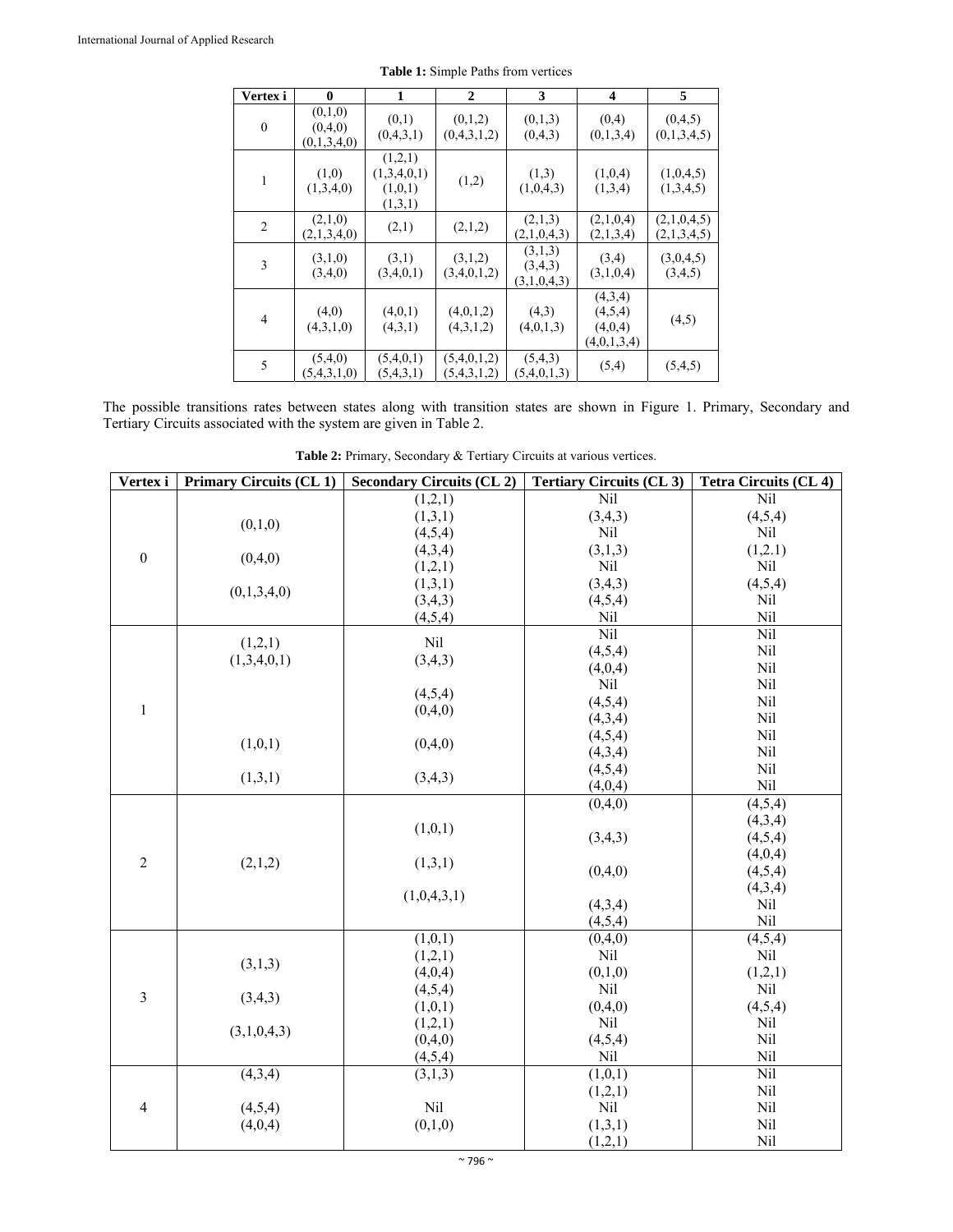|   | (4,0,1,3,4) | (0,1,0)     | (1,3,1) | Nil     |
|---|-------------|-------------|---------|---------|
|   |             |             | (1,2,1) | Nil     |
|   |             | (1,2,1)     | Nil     | Nil     |
|   |             | (3,1,3)     | (1,0,1) | Nil     |
|   |             |             | (1,2,1) | Nil     |
|   |             |             | (3,1,3) | (1,0,1) |
|   |             | (4,3,4)     |         | (1,2,1) |
|   |             |             | (0,1,0) | (1,2,1) |
| 5 |             | (4,0,4)     |         | (1,3,1) |
|   | (5,4,5)     |             |         | (1,3,1) |
|   |             |             | (0,1,0) | (1,2,1) |
|   |             | (4,0,1,3,4) | (1,2,1) | Nil     |
|   |             |             | (1,3,1) | Nil     |

From the table 2, we see that at working state '1' there are maximum number of primary circuits, hence state '1' is the base state.

| Vertex j       | $\overline{(1\stackrel{S_r}{\rightarrow}j)}$ : (P0)                                                                                               | (P1)                                                           | (P2)                                                                     |
|----------------|---------------------------------------------------------------------------------------------------------------------------------------------------|----------------------------------------------------------------|--------------------------------------------------------------------------|
|                |                                                                                                                                                   | (0,4,0)                                                        | (4,5,4)                                                                  |
| $\overline{0}$ | $(1 \stackrel{S_1}{\rightarrow} 0)$ : (1,0)                                                                                                       | (3,4,3)                                                        | (4,3,4)<br>(4,5,4)<br>(4,0,4)                                            |
|                | $(1 \stackrel{S_2}{\rightarrow} 0)$ : (1,3,4,0)                                                                                                   | (4,5,4)<br>(0,4,0)                                             | Nil<br>(4,5,4)<br>(4,3,4)                                                |
| $\mathbf{1}$   | $(1 \stackrel{S_1}{\rightarrow} 1):(1,2,1)$<br>$(1 \stackrel{S_2}{\rightarrow} 1)$ : (1,0,1)<br>$(1 \stackrel{S_3}{\rightarrow} 1)$ : (1,3,4,0,1) | Nil<br>(0,4,0)<br>(0,4,0)<br>(3,4,3)<br>(4,5,4)                | (4,5,4)<br>(4,3,4)<br>(4,5,4)<br>(4,3,4)<br>(4,5,4)<br>(4,0,4)           |
|                | $\left(1\stackrel{S_{4}}{\rightarrow}1\right):(1,3,1)$                                                                                            | (4,0,4)<br>(3,4,3)                                             | Nil<br>Nil<br>(4,5,4)<br>(4,0,4)                                         |
| $\overline{2}$ | $\overline{\left(1\stackrel{S_1}{\rightarrow} 2\right)}$ : (1,2)                                                                                  | Nil                                                            | Nil                                                                      |
| 3              | $(1\frac{S_1}{\rightarrow}3):(1,3)$<br>$(1 \stackrel{S_2}{\rightarrow} 3)$ : (1,0,4,3)                                                            | (3,4,3)<br>(0,4,0)<br>(4,5,4)<br>(4,3,4)                       | (4,5,4)<br>(4,0,4)<br>(4,5,4)<br>(4,3,4)<br>Nil<br>Nil                   |
| $\overline{4}$ | $(1 \stackrel{S_1}{\rightarrow} 4)$ : (1,0,4)<br>$(1 \stackrel{S_2}{\rightarrow} 4)$ : (1,3,4)                                                    | (0,4,0)<br>(4,5,4)<br>(4,3,4)<br>(3,4,3)<br>(4,5,4)<br>(4,0,4) | (4,5,4)<br>Nil<br>Nil<br>(4,0,4)<br>(4,5,4)<br>Nil<br>(4,5,4)<br>(4,3,4) |
| 5              | $(1 \stackrel{S_2}{\rightarrow} 5)$ : (1,0,4,5)                                                                                                   | (0,4,0)<br>(4,5,4)<br>(4,3,4)<br>(3,4,3)                       | (4,5,4)<br>(4,3,4)<br>Nil<br>Nil<br>(4,5,4)                              |
|                | $(1 \stackrel{S_2}{\rightarrow} 5)$ : (1,3,4,5)                                                                                                   | (4,5,4)<br>(4,0,4)                                             | (4,0,4)<br>Nil<br>Nil                                                    |

**Table 3:** Primary, Secondary, Tertiary Circuits w.r.t. the Simple Paths (Base-State '1')

## **Path Probabilities and Mean Sojourn Times.**

qi,j(t) **:** Probability density function (p.d.f.) of the first passage time from a regenerative state 'i' to a regenerative state 'j' or to a failed state 'j' without visiting any other regenerative state in (0,t].

pi,j **:** Steady state transition probability from a regenerative state 'i' to a regenerative state 'j' without visiting any other regenerative state.  $p_{i,j} = q_{i,j}^*(0)$ ; where \* denotes Laplace transformation.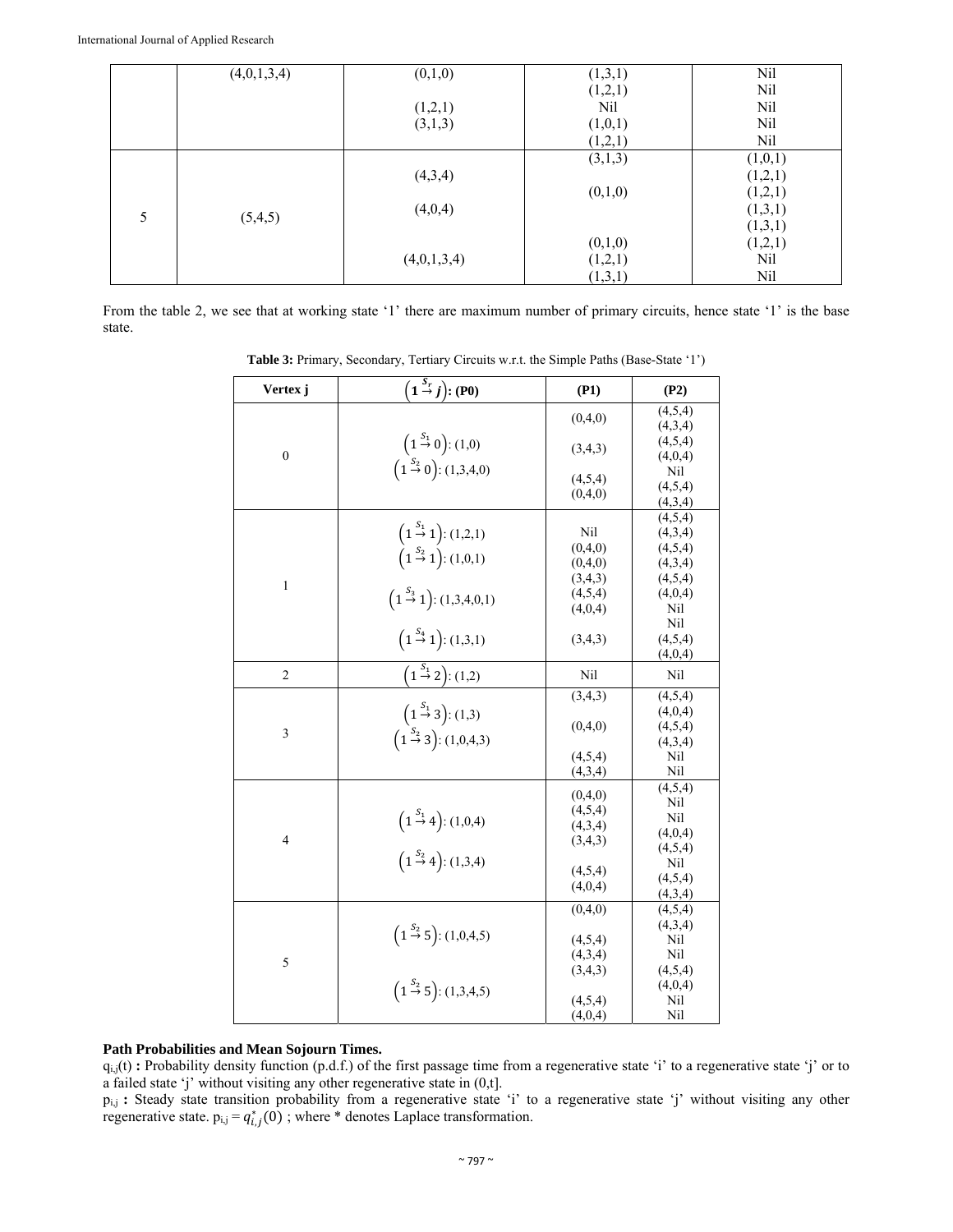| $q_{i,j}(t)$                                                      | $p_{ij} = q *_{i,j}(t)$                             |
|-------------------------------------------------------------------|-----------------------------------------------------|
| $q_{0,1}(t) = 2\lambda_1 e^{-(2\lambda_1 + 2\lambda_2)t}$         | $p_{0,1} = \lambda_1/(\lambda_1 + \lambda_2)$       |
| $q_{0,4}(t) = 2\lambda_2 e^{-(2\lambda_1 + 2\lambda_2)t}$         | $p_{0,4} = \lambda_2/(\lambda_1 + \lambda_2)$       |
| $q_{1,0}(t) = w_1 e^{-\overline{(w_1 + \lambda_2 + \lambda_1)t}}$ | $p_{1,0} = w_1/(w_1 + \lambda_1 + \lambda_2)$       |
| $q_{1,2}(t) = \lambda_1 e^{-(w_1 + \lambda_2 + \lambda_1)t}$      | $p_{1,2} = \lambda_1/(w_1 + \lambda_1 + \lambda_2)$ |
| $q_{1,3}(t) = \lambda_2 e^{-(w_1 + \lambda_2 + \lambda_1)t}$      | $p_{1,3} = \lambda_2/(w_1 + \lambda_1 + \lambda_2)$ |
| $q_{2,1} = w_1 e^{-w_1 t}$                                        | $p_{2,1}=1$                                         |
| $q_{3,1}(t) = w_2 e^{-(w_1 + \overline{w_2})t}$                   | $p_{3,1} = w_2/(w_1+w_2)$                           |
| $q_{3,4}(t) = w_1 e^{-(w_1 + w_2)t}$                              | $p_{3,4} = w_1/(w_1+w_2)$                           |
| $q_{4,0}(t) = w_2 e^{-\sqrt{(\lambda_1 + \lambda_2 + w_2)t}}$     | $p_{4,0}$ = w2/( $\lambda$ 1+ $\lambda$ 2+w2)       |
| $q_{4,3}(t) = \lambda_1 e^{-(\lambda_1 + \lambda_2 + w_2)t}$      | $p_{4,3} = \lambda_1/(\lambda_1 + \lambda_2 + w_2)$ |
| $q_{4,5}(t) = \lambda_2 e^{-(\lambda_1 + \lambda_2 + w_2)t}$      | $p_{4,5} = \lambda_2/(\lambda_1 + \lambda_2 + w_2)$ |
| $q_{5,4}(t) = w_2 e^{-w_2 t}$                                     | $p_{5,4} = 1$                                       |

**Table 4:** Path Probabilities

It is verified that  $p_{0,1}+p_{0,4}=1$ ,  $p_{1,0}+p_{1,2}+p_{1,3}=1$ ,  $p_{2,1}=1$ ,  $p_{3,1}+p_{3,4}=1$ ,  $P_{4,3}+p_{4,0}+p_{4,5}=1, p_{5,4}=1$ 

| $R_i(t)$                                             | $\mu_i=R_i^*(0)$                          |
|------------------------------------------------------|-------------------------------------------|
| $R_0(t) = e^{-2(\overline{\lambda_2 + \lambda_1})t}$ | $\mu_0 = 1/2(\lambda_2 + \lambda_1)$      |
| $R_1(t) = e^{-(\lambda_1 + \lambda_2 + w_1)t}$       | $\mu_1 = 1/(\lambda_1 + \lambda_2 + w_1)$ |
| $R_2(t) = e^{-w_1\overline{t}}$                      | $\mu_2 = 1/(w_1)$                         |
| $R_3(t) = e^{-(w_1 + w_2)t}$                         | $\mu_3 = 1/(w_1+w_2)$                     |
| $R_4(t) = e^{-(\lambda_1 + \lambda_2 + w_2)t}$       | $\mu_4 = 1/(\lambda_1 + \lambda_2 + w_2)$ |
| $R_5(t) = e^{-w_2\overline{t}}$                      | $\mu_5 = 1/w_2$                           |

**MTSF (T0):** The regenerative un-failed states to which the system can transit (initial state '0'), before entering any failed state are: 'i' = 0,1,4 taking ' $\zeta$ ' = '1'.

MTSF  $(T_0) = \left[ \sum_{i,s} \left\{ \frac{\left\{ pr \left( \xi \frac{sr(sff)}{t} \right) \right\} \mu i}{\sum_{i,s} \left( \xi \right)^2 \mu i} \right\} \right]$  $\exp\left\{\frac{\{\mathrm{pr}\left(\xi^{\mathrm{sr}(s\mathrm{f}f)}\right)\}{\Pi_{\mathbf{m}_{1\neq \xi}}\left\{\mathbf{1}\cdot V_{\overline{\mathbf{m}}_{1}\overline{\mathbf{m}}_{1}}\right\}}\right\} + \left[1 - \sum_{s\mathrm{r}}\sqrt{\frac{\{\mathrm{pr}\left(\xi^{\mathrm{sr}(s\mathrm{f}f)}\right)\}}{\Pi_{\mathbf{m}_{2\neq \xi}}\left\{\mathbf{1}\cdot V_{\overline{\mathbf{m}}_{2}\overline{\mathbf{m}}_{2}}\right\}}}$  $\{ \frac{(1)}{\prod_{m_2 \neq \xi} \{1 - V_{\overline{m_2 m_2}}\} } \}$  $=$   $(V_{0,0}\mu_0+V_{0,1}\mu_1+V_{0,4}\mu_4)/(V_{0,0}\mu_0+V_{0,1}\mu_1+V_{0,2}\mu_2+V_{0,3}\mu_3+V_{0,4}\mu_4+V_{0,5}\mu_5)$ 

**Availability of the System:** The regenerative states at which the system is available are 'j' = 0,1, 2 and taking ' $\xi$ ' = '1' the total fraction of time for which the system is available is given by

$$
A_0 = \left[ \sum_{j,sr} \left\{ \frac{(pr(\xi^{sr\to j})j]f_{j,\mu j}}{\Pi_{m_1\neq \xi} \{1 \cdot V_{\overline{m_1} \overline{m_1}}\}} \right\} \right] \div \left[ \sum_{i,sr} \left\{ \frac{(pr(\xi^{sr\to j})j) \mu_i^1}{\Pi_{m_2\neq \xi} \{1 \cdot V_{\overline{m_2} \overline{m_2}}\}} \right\} \right]
$$
  
= 
$$
\left[ \sum_j V_{\xi,j}, f_j, \mu_j \right] \div \left[ \sum_i V_{\xi,i}, f_j, \mu_i^1 \right]
$$
  
= 
$$
(V_{1,1}\mu_1 + V_{1,0}\mu_0 + V_{1,4}\mu_4) / (V_{1,0}\mu_0 + V_{1,1}\mu_1 + V_{1,2}\mu_2 + V_{1,3}\mu_3 + V_{1,4}\mu_4 + V_{1,5}\mu_5)
$$

**Busy Period of the Server:** The regenerative states where servers 'j' = 1,2,3,4,5 and regenerative states are 'i' = 0 to 5, taking  $\xi$  = '1', the total fraction of time for which the servers remains busy is given by

 $\mathrm{B}_0\!=\!\left[\Sigma_\mathrm{j,sr}\!\left\{\!\frac{\mathrm{(pr(\xi^\mathrm{sr}\!-\!i))! \mu_\mathrm{i}^\mathrm{j}}{\Pi_\mathrm{m}_{\mathrm{1}\neq\xi}\!\left\{\mathrm{1}\!\cdot\!\mathrm{Vm}_{\mathrm{1}}\overline{\mathrm{m}}_{\mathrm{1}}\right\}}\!\right\}\right]\! \div \left[\Sigma_\mathrm{i,s_r}\!\left\{\!\frac{\mathrm{(pr(\xi^\mathrm{sr}\!-\!i))! \mu_\mathrm{i}^\mathrm{i}}{\Pi_\mathrm{m}_{\mathrm{2}\neq\xi}\!\left\{\mathrm{1}\!\cdot\!\mathrm{Vm}_{\mathrm{2}}\overline{\mathrm{m}}\right\}}\right.$  $i_{\text{sr}}\left\{\frac{\mu_1(\xi-1)f\mu_1}{\Pi_{m_{2\neq \xi}}\left\{1-\nu_{\overline{m_2m_2}}\right\}}\right\}$  $=\left[\sum_j V_{\xi,j}\,, n_j\right]\div\left[\sum_i V_{\xi,i}\,, \mu_i^1\right]$  $=(V_{1,1}\mu_1+V_{1,2}\mu_2+V_{1,3}\mu_3+V_{1,4}\mu_4+V_{1,5}\mu_5)/D_1$ 

**Expected Number of Inspections by the repair man:** The regenerative states where the repair men join for repair a fresh are 1, 2 to do this job j = 1 the regenerative states are i = 0 to 5, Taking ' $\xi$ ' = '1', the fractional number of visits by the repairmen is given by

$$
V_0 = \left[ \sum_{j,sr} \left\{ \frac{\{pr(\xi^{sr \to j})\}}{\Pi_{k_{1\neq \xi}} \{1 \cdot V_{\overline{k_1} \overline{k_1}}\}} \right\} \right] \div \left[ \sum_{i,s_r} \left\{ \frac{\{pr(\xi^{sr \to i})\} \mu_i^1}{\Pi_{k_{2\neq \xi}} \{1 \cdot V_{\overline{k_2} \overline{k_2}}\}} \right\} \right]
$$
  
= 
$$
\left[ \sum_j V_{\xi,j} \right] \div \left[ \sum_i V_{\xi,i}, \mu_i^1 \right]
$$
  
= 
$$
(V_{1,1} + V_{1,4})/D_1
$$

**Particular Cases**  MTSF  $(T_0) = (1/D)[(1/4\lambda) + (2w+3\lambda)/4(w+\lambda)(w+2\lambda)]$   $[2w/(w+\lambda) + (\lambda(w+4\lambda)/(w+4\lambda))$  $(w+\lambda)$ -λ}+{ $\lambda w(2w+3\lambda)/(2w+\lambda)^2(w+\lambda)$ }] Where  $D = V_{0.0}\mu_0 + V_{0.1}\mu_1 + V_{0.2}\mu_2 + V_{0.3}\mu_3 + V_{0.4}\mu_4 + V_{0.5}\mu_5$ 

 $\sim$  798  $\sim$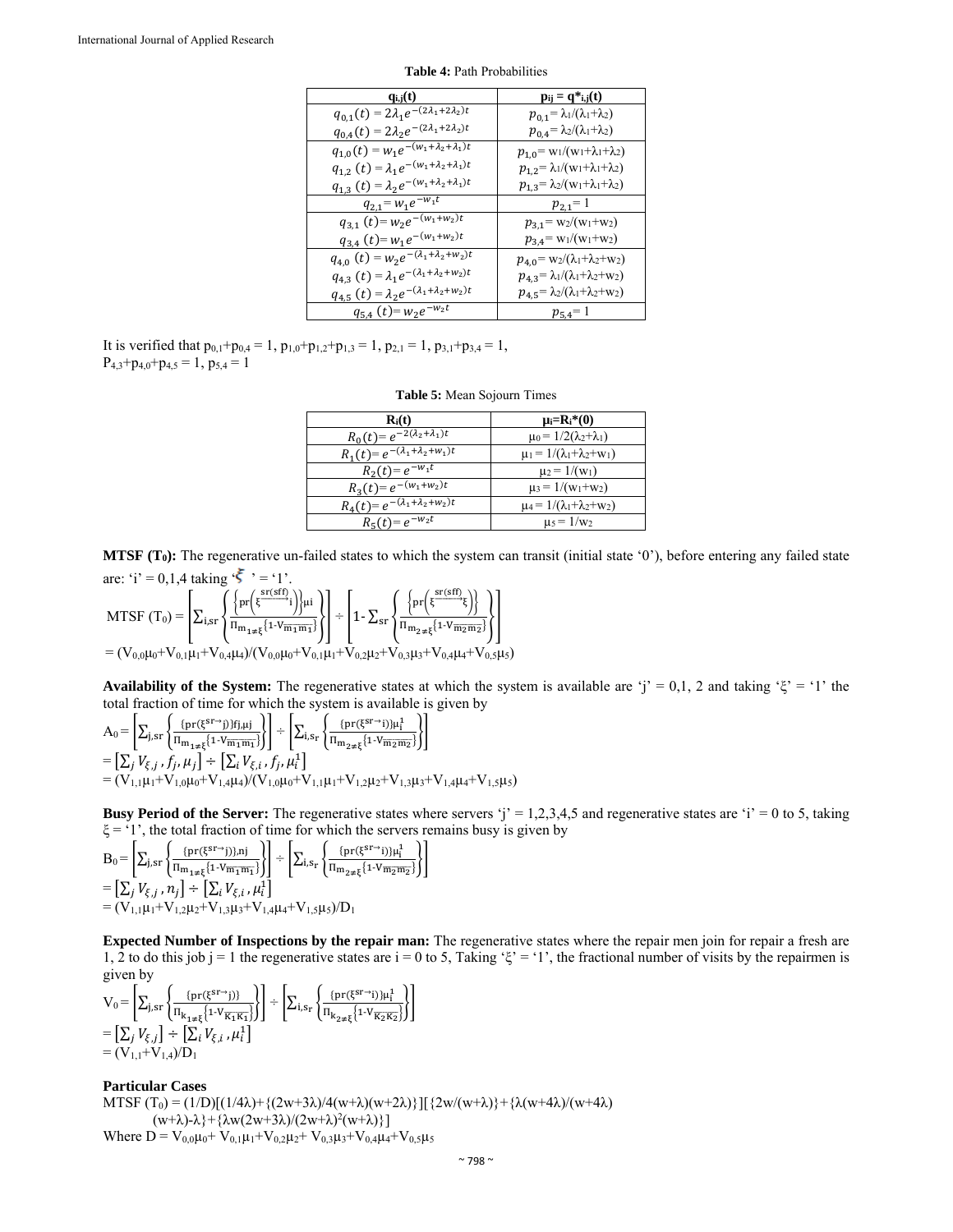| L`0             | $w = 0.60$ | $w = 0.80$ | W.           |
|-----------------|------------|------------|--------------|
| $= 0.1$         | 0.84       | 0.94       | 0.98         |
| $\lambda = 0.2$ |            | 0.79       | $Q_{\Delta}$ |

**MTSF Graph** 



**Fig 2** 

**Availability of the System**  $(A_0) =$   $[(1/D_1)(V_{1,1}\mu_1+V_{1,0}\mu_0+V_{1,4}\mu_4)]$ Where  $D_1 = (V_{1,0}\mu_0 + V_{1,1}\mu_1 + V_{1,2}\mu_2 + V_{1,3}\mu_3 + V_{1,4}\mu_4 + V_{1,5}\mu_5)$ =  $(1/D_1)[{1/(w+2\lambda)}+{1(w+\lambda)(2w+3\lambda)/4\lambda(w+\lambda)+(2w+3\lambda)-w(w+2\lambda)}]$  $\left[\frac{w}{w+2\lambda}\right]+\frac{\lambda w(w+4\lambda)}{2(w+2\lambda)(w+2\lambda)(w+4\lambda)}\cdot \lambda(w+4\lambda)\cdot \lambda(w)\}$ + ${4w/(2w+3\lambda)(w+2\lambda)}+{ \lambda/2(w+2\lambda)}$ ][(w+4 $\lambda$ )/(w+ $\lambda$ )(w+4 $\lambda$ )- $\lambda$ (w+2 $\lambda$ )]  $\{1/(w+\lambda)\}\$ =  $(1/D_1)[\{1/(w+2\lambda)\}+\{1+(w+\lambda)(2w+3\lambda)/4\lambda(w+\lambda)+(2w+3\lambda)\}$ [w+{λw(w+4λ)/2(w+2λ)(w+4λ)-2λ(w+3λ)} +{4w/(2w+3λ)}+{λ(w+4λ) (w+λ) (2w+3λ)-w(w+2λ)/2(w+λ)(w+4λ)-λ(w+2λ)(w+λ)}] =  $[1/(w+2\lambda)1+\{1+(w+\lambda)(2w+3\lambda)/4\lambda(w+\lambda)+(2w+3\lambda)-w(w+2\lambda)\}]$ [w+{λw(w+4λ)/2(w+2λ)(w+4λ)-2λ(w+3λ)}+{4w/(2w+3λ)}+{λ(w+4λ) (w+λ)(2w+3λ)-w(w+2λ)/2(w+λ)(w+4λ)-λ(w+2λ)(w+λ)(2w+3λ)}+λ +{ $\lambda(w+\lambda)(w+4\lambda)/(w+\lambda)(w+4\lambda)-\lambda(w+2\lambda)+\{w\lambda(w+\lambda)/4(w+2\lambda)^3\}$  $-\{w^2\lambda/4(w+2\lambda)^2\}+\{\lambda w/(w+\lambda)(2w+3\lambda)-w(w+2\lambda)\}+\{\lambda^2/(w+\lambda)(w+4\lambda)-\lambda(w+2\lambda)\}\}$ 

**Table 7:** Availability Table

| A0              | $w = 0.60$ | $w = 0.80$ | $w = 1$ |
|-----------------|------------|------------|---------|
| $\lambda = 0.1$ | 0.948      | 0.955      | 0.989   |
| $\lambda = 0.2$ | 0.861      | 0.878      | 0.863   |
| $\lambda = 0.3$ | 0.830      | 0.984      | 0.989   |

## **Availability of the System Graph**

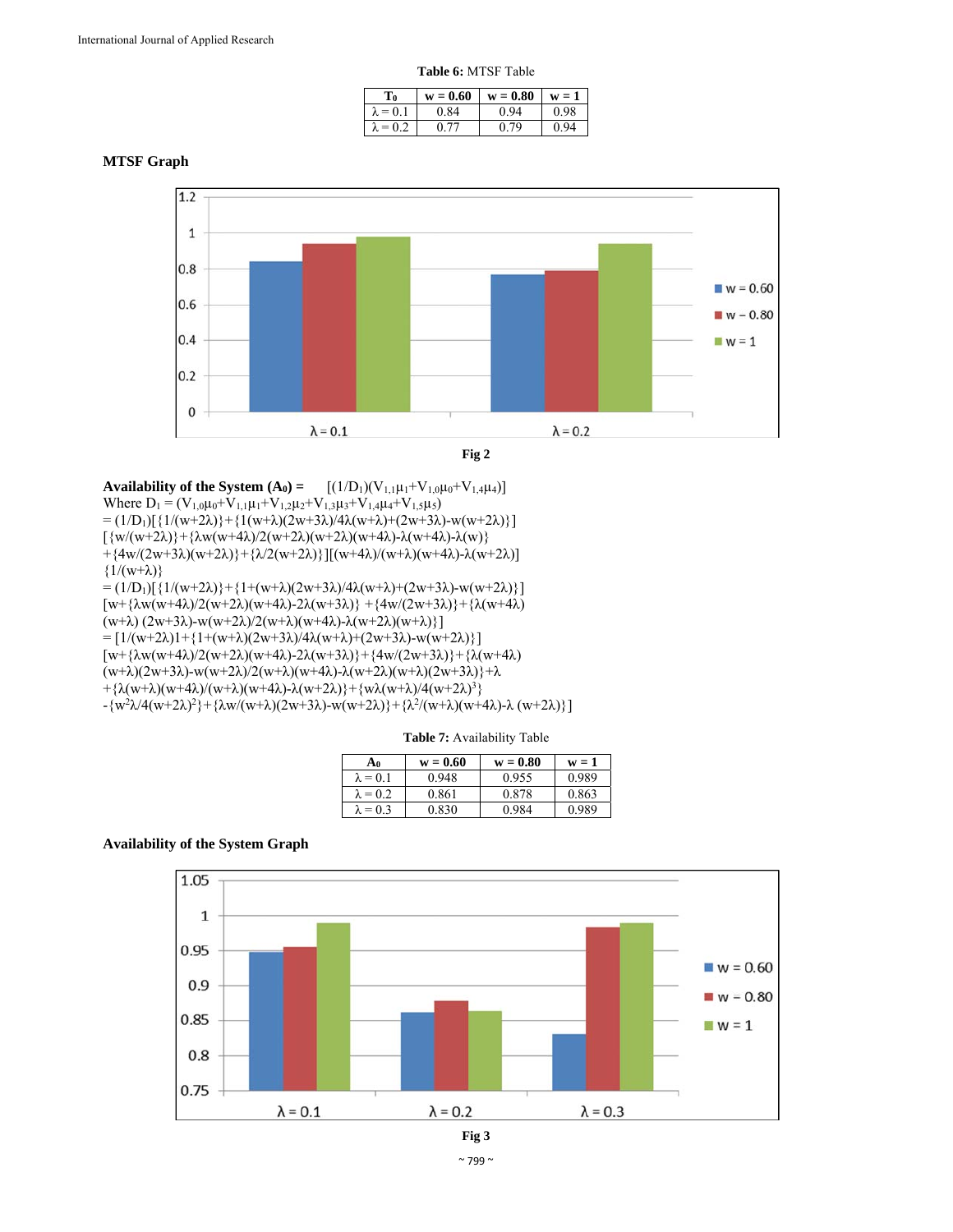**Busy Period of the Server**  $(B_0) = [1-(V_{1,0}\mu_0/D_1)], \qquad = [1-(\mu_0/D_1)], \qquad = [1-(1/4\lambda D_1)]$ 

**Table 8:** Busy Period of the Server Table

| Bo              | $w = 0.60$ | $w = 0.80$ | $w = 1$ |
|-----------------|------------|------------|---------|
| $\lambda = 0.1$ | 0.663      | 0.643      | 0.628   |
| $\lambda = 0.2$ | 0.7241     | 0.707      | 0.702   |
| $\lambda = 0.3$ | 0.742      | 0.689      | 0.662   |

# **Busy Period of the Server Graph**



**Expected Number of Server's Visits**  $(V_0) = (1/D_1) [1 + {4w/(2w+3\lambda)(w+2\lambda)}]$ 

+ ${\lambda}$ (w+2 $\lambda$ )} $({w+4\lambda})/({w+\lambda})$ (w+4 $\lambda$ )- $\lambda$ 

 $(w+2\lambda)\}$ {1/  $(w+\lambda)(2w+3\lambda)$ }]

**Table 9:** Expected Number of Server's Visits Table

| V0              | $w = 0.60$ | $w = 0.80$ | $W = I$ |
|-----------------|------------|------------|---------|
| $\lambda = 0.1$ | 0.417      | 0.388      | 0.366   |
| $\lambda = 0.2$ | 0.536      | 0.528      | 0.504   |
| $\lambda = 0.3$ | 0.631      | 0.730      | 0.763   |

**Expected Number of Server Visits Graph** 



## **Profit Function**

 $= A_0R_0 - K_0B_1 - K_1$  (No. of Visits)

= 500 A<sub>0</sub> - 200 B<sub>0</sub> – 100 (No. of Visits)<br>Taking R<sub>0</sub> = 500 K<sub>0</sub> = 200  $R_0 = 500$   $K_0 = 200$   $K_1 = 100$ 

**Table 10:** Profit Function Table

|                 | $w = 0.60$ | $w = 0.80$ | $w = 1$ |
|-----------------|------------|------------|---------|
| $\lambda = 0.1$ | 299.70     | 310.10     | 332.30  |
| $\lambda = 0.2$ | 232.08     | 244.80     | 240.70  |
| $\lambda = 0.3$ | 203.50     | 281.20     | 310.80  |